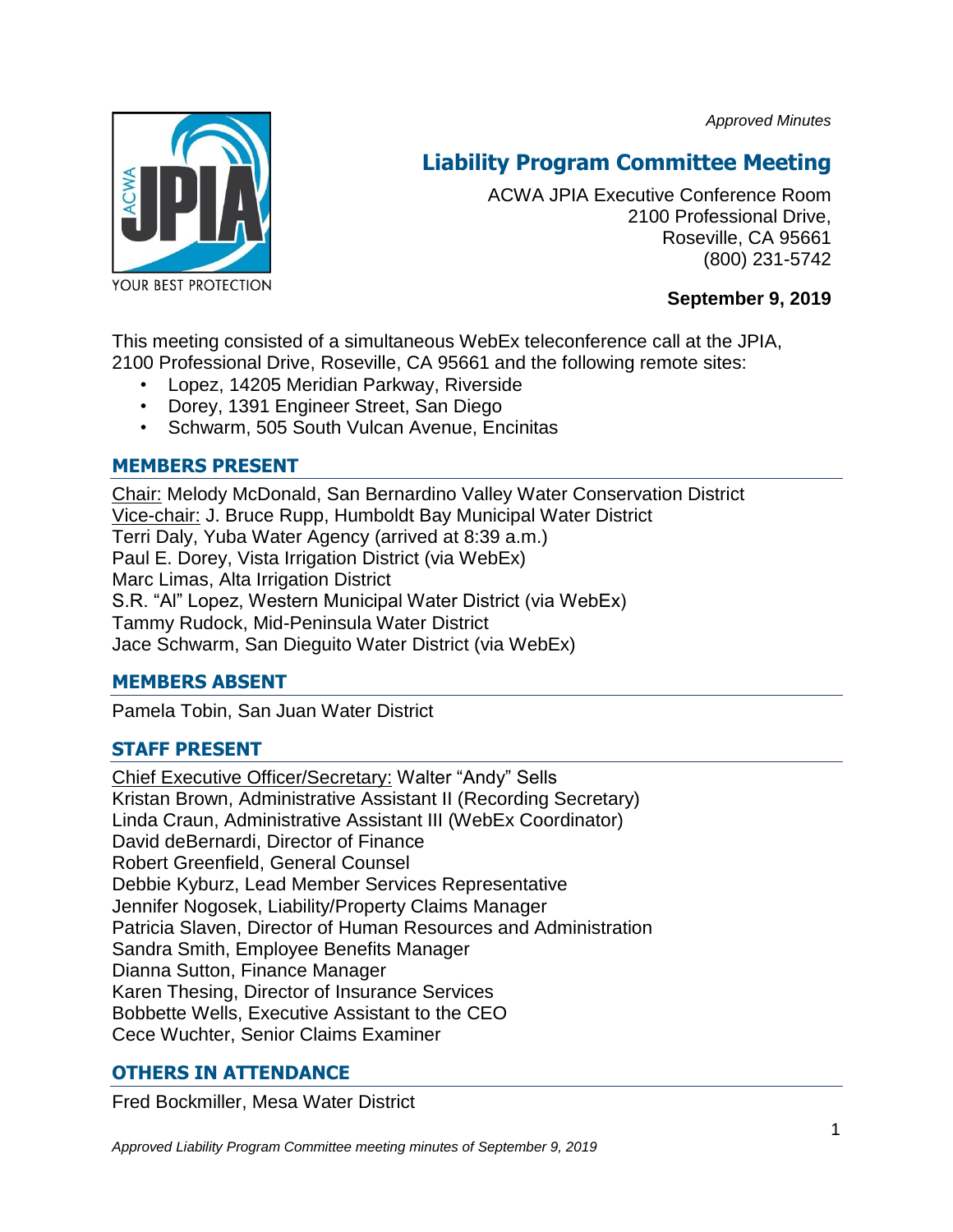Thomas A. Cuquet, South Sutter Water District Stewart Dillingham, Western Municipal Water District (via WebEx) David Drake, Rincon del Diablo Municipal Water District E.G. "Jerry" Gladbach, Santa Clarita Valley Water Agency Brent Hastey, Yuba Water Agency Marlene Kelleher, Vista Irrigation District Rod LeMond, Western Municipal Water District (via WebEx) Kevin Phillips, Paradise Irrigation District Kathy Tiegs, Cucamonga Valley Water District

## **WELCOME**

Chair McDonald welcomed everyone in attendance.

## **CALL TO ORDER AND ANNOUNCEMENT OF QUORUM**

Chair McDonald called the meeting to order at 8:37 a.m. She announced there was a quorum.

## **EVACUATION PROCEDURES**

Mr. Sells gave the evacuation procedure instructions.

## **ANNOUNCEMENT RECORDING OF MINUTES**

Chair McDonald announced that the meeting would be recorded to assist in preparation of minutes. Recordings are kept 30 days following the meeting, as mandated by the California Brown Act.

#### **PUBLIC COMMENT**

Chair McDonald noted that, as the agenda stated, members of the public would be allowed to address the Executive Committee on any agenda item prior to the Committee's decision on that item. Comments on any issues on the agenda, or not on the agenda, were also welcomed. No comments were brought forward.

## **INTRODUCTIONS**

Chair McDonald welcomed all in attendance. She then requested that the Committee members and JPIA staff in attendance introduce themselves.

## **ADDITIONS TO OR DELETIONS FROM THE AGENDA**

Chair McDonald asked for any additions to, or deletions from, the agenda; none requested.

## **CONSENT AGENDA**

Chair McDonald called for approval of the minutes.

M/S/C (Schwarm/Daly) (Daly-Yes; Dorey-Yes; Limas-Yes; Lopez-Yes; Rudock-Yes; Schwarm-Yes; Rupp-Yes; McDonald-Yes): That the Liability Program Committee approve the minutes of the September 17, 2018 meeting, as presented.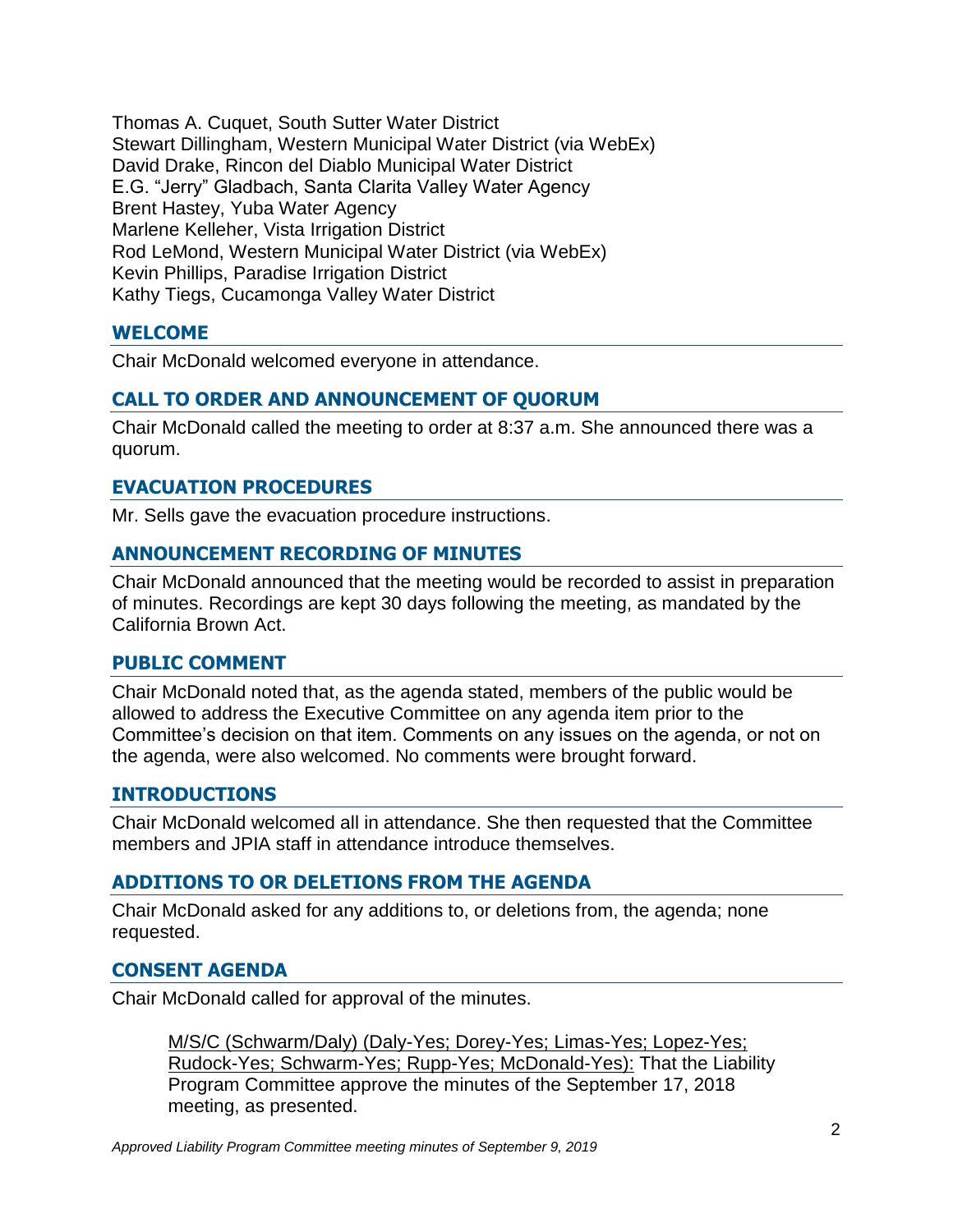#### **MEMBERSHIP**

#### Review of Program Membership

Ms. Thesing reported on the new members that joined the Liability Program during the 2018/19 coverage year. Fourteen agencies, including groundwater sustainability agencies have joined the Liability Program. The current membership status for the Liability Program is 332 agencies with an estimated annual payroll total of \$730,998,481.

The Committee asked about the contributing factors to the increase in membership. Ms. Thesing attributed membership growth to the following: JPIA's amazing in-house claims departments, the quality and depth of JPIA's programs, and JPIA's net equity position allows us to develop new programs and acquire additional staff.

#### Notices to Withdraw

Ivanhoe Public Utility District has confirmed its decision to withdraw from the Liability Program effective October 1, 2019. Ramirez Water District has rescinded their intent to withdraw for the October 1, 2019/20 program year. Lastly, Terra Bella Irrigation District has filed an intent to withdraw for the October 1, 2020/21 program year.

#### **NEW BUSINESS**

Liability Small Claims Settlement Option Ms. Nogosek informed the Committee that the JPIA's Small Claims Settlement Option has been in use for about 25 years.

In reviewing the claims, staff discovered that some members have been submitting denied/rejected claims to the JPIA and requesting the administrative fee of \$100. Ms. Nogosek discussed that the intention for the Small Claims Settlement Option was to allow members to handle smaller dollar claims to resolution and adjust claim settlements for property damage within their Retrospective Allocation Point.

Ms. Nogosek asked that the document be revised to reflect the intent of the program, which is to reimburse members for claims they have settled by way of payment for damages and not for denied/rejected claims. In addition, the claim settlement must be concluded within a 90 day period or referred to the JPIA for handling. Suggestions were given by the Committee for additional verbiage clarification and correction.

M/S/C (Schwarm/Daly) (Daly-Yes; Dorey-Yes; Limas-Yes; Lopez-Yes; Rudock-Yes; Schwarm-Yes; Rupp-Yes; McDonald-Yes): That the Liability Program Committee recommends that the Executive Committee approve the proposed updates to the Small Claims Settlement Option, as presented.

#### Covered and Non-Covered Claims

Mr. Greenfield discussed complaints received from Districts asking for defense and indemnity. In review of the complaints, there are often covered and non-covered causes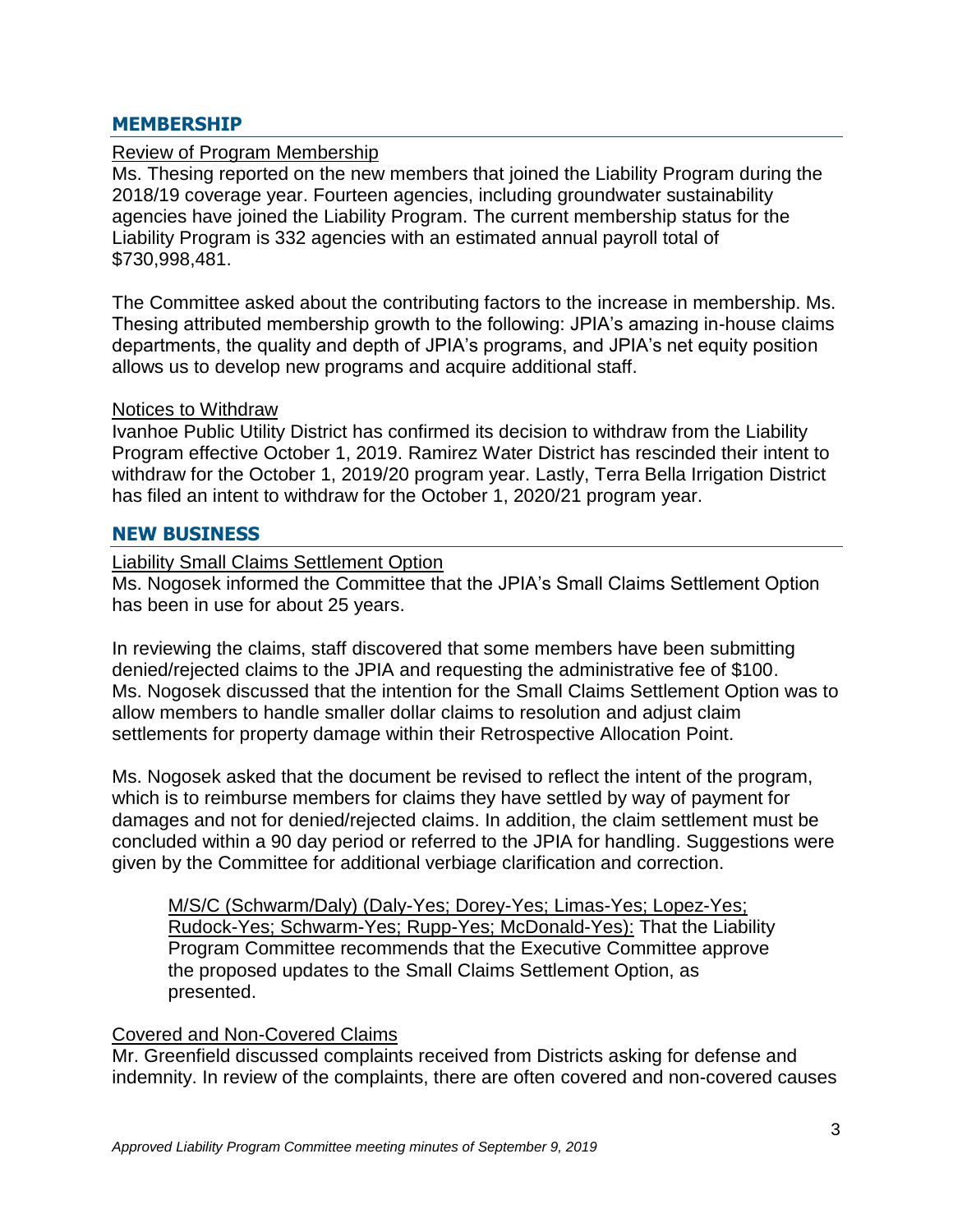of action. Frequently, the underlying fact pattern is not covered, but other causes of action in the complaint may be covered.

Mr. Greenfield asked the Liability Program Committee for guidance on the coverage language as encompassing non-covered claims. Mr. Sells discussed concerns in the potential spending of substantial defense dollars for claims that are not meant to be covered, and concluded that the unanticipated costs may impact the pools' deposit premium. The Committee asked about the frequency in cases. It was then agreed upon that each case is subjective and should continue to be handled on a case by case basis. However, the Committee agreed these types of claims should be revisited in future Liability Program Committee Meetings to review any changes in the frequency and severity of claims.

# Historical and Current Claims Trends

Mr. Sells reported the Liability Program claim trends over the last few years, indicating that JPIA continues to have a favorable claims history. The graphs and data provided an overview of the claims history. With the exception of the 2013/14 year, the JPIA Liability Program continues to perform consistently well with minimal pooled losses.

Mr. Sells stated since 2005, JPIA has gradually moved from a \$1 million to \$5 million self-insured retention, which has reduced excess insurance costs. With the increasingly volatile insurance market, a possible future scenario would be to increase the selfinsured retention even further to mitigate the costs of excess insurance. Mr. Sells concluded that JPIA's membership continues to grow at a phenomenal rate and JPIA's provided services help to make the pool stronger.

## Memorandum of Liability Coverage

Ms. Thesing discussed a coverage issue and a potential revision to the JPIA's Memorandum of Liability Coverage (MOLC), and proposed the second paragraph be added to Section VI – Exclusions, Section L., which will now read as follows:

Liability arising out of or in connection with land use regulation, or land use planning, the principles of eminent domain, condemnation proceedings, or inverse condemnation by whatever name called, to the extent that such liability is alleged to, or does, result from deliberate, decision-making conduct by the governing body of the **Covered Party**, and whether or not liability accrues directly against any **Covered Party** by virtue of any agreement entered into by or on behalf of any **Covered Party**.

This exclusion does not apply to inverse condemnation liability arising from accidentally caused physical injury to or destruction of tangible property, including all resulting loss of use of such property, for which the **Covered Party** may be legally responsible.

Ms. Thesing stated that the proposed amendment to the MOLC will clarify that coverage exists for a sudden and accidental loss due to an inverse event.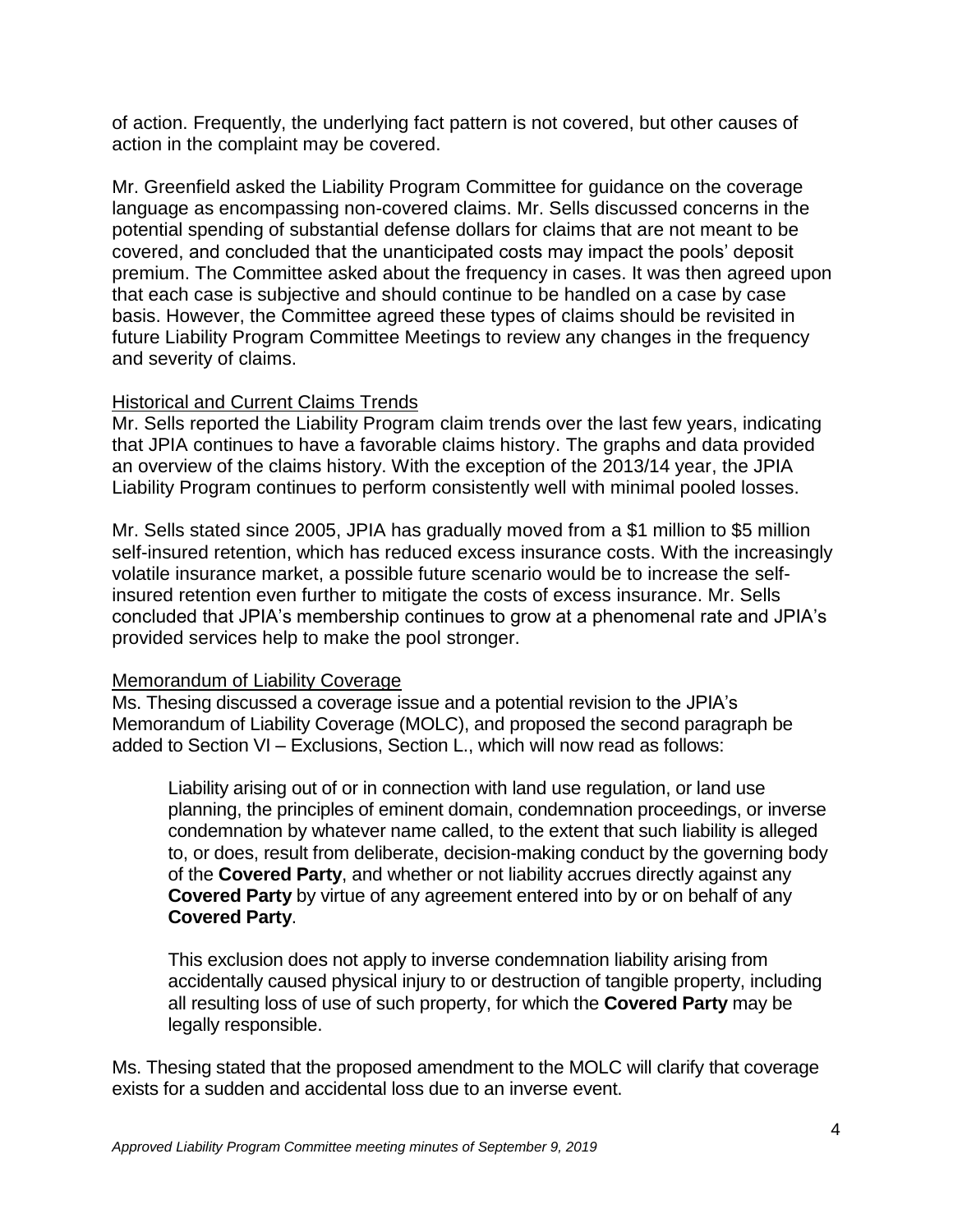M/S/C (Rudock/Schwarm) (Daly-Yes; Dorey-Yes; Limas-Yes; Lopez-Yes; Rudock-Yes; Schwarm-Yes; Rupp-Yes; McDonald-Yes): That the Liability Program Committee recommends that the Executive Committee approve the proposed revisions to the Memorandum of Liability Coverage, effective October 1, 2019.

#### Renewal of Excess General Liability Reinsurance

Ms. Thesing reviewed the JPIA's Liability Program renewal of the reinsurance/excess insuring agreements. JPIA will continue to purchase reinsurance from a variety of carriers. However, the current outlook is challenging. There are several factors contributing to the excess carrier marketplace dilemma, specifically for the public sector. With a possible change to the childhood sexual assault law in California, Assembly Bill 218, as well as potential large losses from municipalities and counties, reinsurers are cautious. Some reinsurers are leaving the public agency sector and others have decided to leave the state of California altogether, which leaves fewer choices, which drives costs upward. In addition, JPIA has three substantial claims which are affecting the renewal.

Ms. Thesing informed the Committee that JPIA is working diligently with the reinsurer incumbents, as well as possible new excess carriers, and conversations will be ongoing up until the October 1, 2019 Liability Program renewal date. JPIA is committed to showing the reinsurers that the JPIA is a good risk with a favorable claims history and will work to provide the best possible coverage for JPIA's pool.

Committee Members discussed the excess carrier layers and the potential solutions to counterbalance the excess carriers increased pricing for both short term and long run planning.

M/S/C (Schwarm/Dorey) (Daly-Yes; Dorey-Yes; Limas-Yes; Lopez-Yes; Rudock-Yes; Schwarm-Yes; Rupp-Yes; McDonald-Yes): That the Liability Program Committee recommends that the Executive Committee give the JPIA staff the authority to settle the excess carrier reinsurance at the best rate possible, effective October 1, 2019.

#### Cyber Liability Renewal

Ms. Thesing provided a review of Cyber Liability coverage that will be in effect October 1, 2019. The JPIA Cyber Liability is a commercial product and is not a part of the risk sharing pool. XL Catlin, our current carrier, is quoting rates and JPIA is also soliciting a quote from Beazley. JPIA rates are currently pending.

Cyber claims are especially impacting the public realm. Ms. Thesing does not believe that JPIA will receive a considerable rate increase; however, the JPIA had one Cyber claim last year.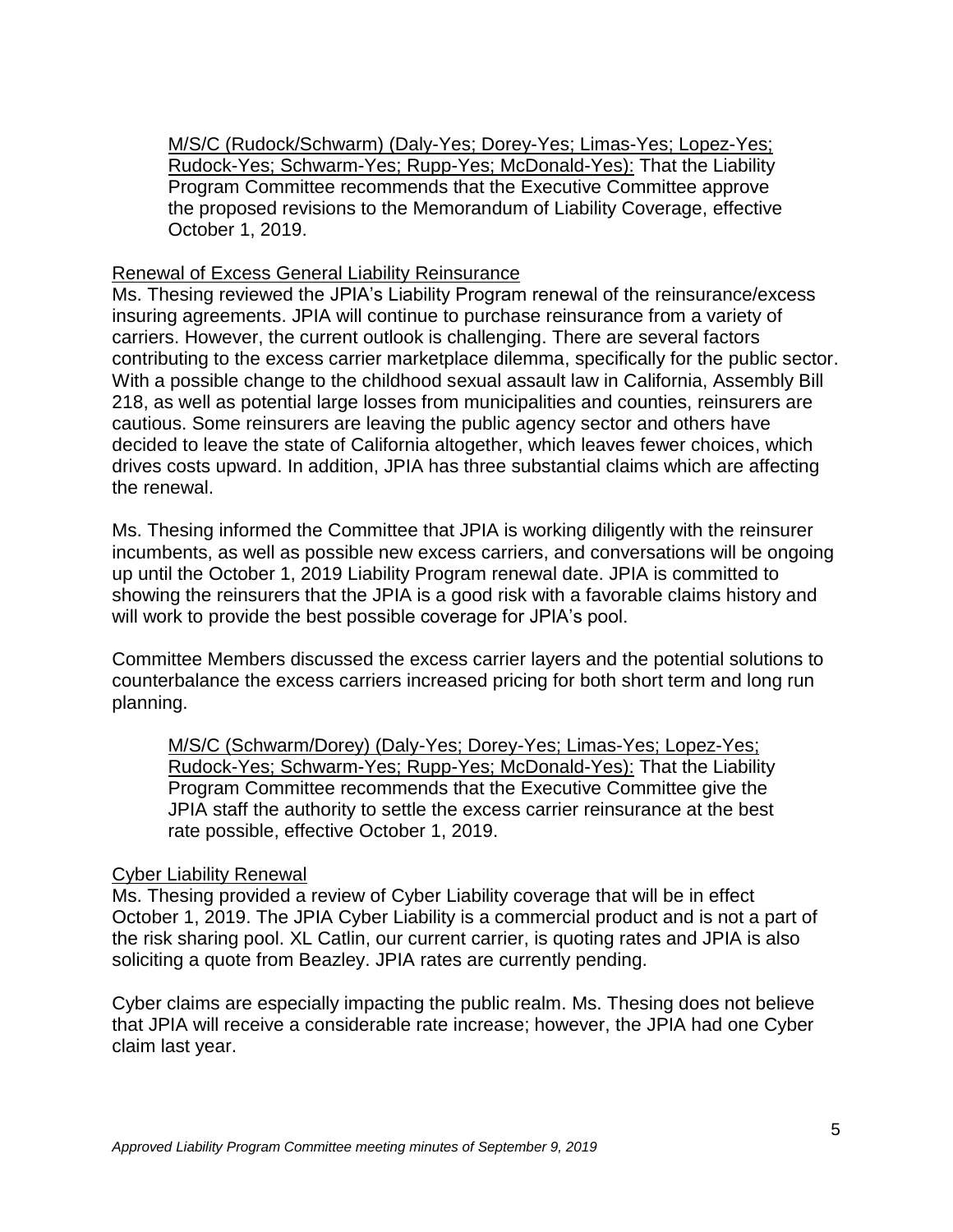M/S/C (Dorey/Rudock) (Daly-Yes; Dorey-Yes; Limas-Yes; Lopez-Yes; Rudock-Yes; Schwarm-Yes; Rupp-Yes; McDonald-Yes): That the Liability Program Committee recommends that the Executive Committee give the JPIA staff the authority to settle the Cyber Liability renewal terms at the best rate possible, effective October 1,2019.

## Renewal Pricing

Mr. deBernardi reviewed the Liability Program renewal pricing and funding requirements for the 2019/20 Liability Program policy year. There will be an increase in payrolls of approximately 21.8%, and an increase in the actuary-projected losses of 25.73%. This is due to a 3.24% increase in the estimated loss rate from the actuary (\$2.16 vs \$2.23). Market rates and payroll increases have also resulted in an increase to the proposed excess insurance costs.

With a projected substantial increase in JPIA's reinsurance quotes, Option 2 was considered the viable option and presented to the Committee. Option 2 presented pricing with no change. The Rate of Deposit Premium to Payroll would remain the same. However, with the additional projected excess insurance rate increase, the Retrospective Premium Adjustments (Rate Stabilization Fund) would accommodate these higher rates.

Net investment income has been projected higher, as a result of the formation of the Captive – California Water Insurance Fund. In the previous budgets, 3% was used as the anticipated return on investments. For this year's budget 5% has been used. Interest earnings calculations have also included interest from the catastrophic funds. It is anticipated the Captive will house the risks for each occurrence up to the first \$5 million.

M/S/C (Rupp/Schwarm) (Daly-Yes; Dorey-Yes; Limas-Yes; Lopez-Yes; Rudock-Yes; Schwarm-Yes; Rupp-Yes; McDonald-Yes): That the Liability Program Committee recommends that the Executive Committee approve the staff recommendation of no changes to member's rates for the 2019/20 Liability Program policy year.

## Captive Insurance Company Update

Mr. Sells reported: at the November 26, 2018 meeting, the Board of Directors approved a resolution to proceed with forming a Captive Insurance Company. The Captive will be a private company wholly owned by the JPIA, domiciled in the state of Utah. The Liability Program will be the first program to participate in the Captive, with the Captive covering Liability claims for the first \$5 million per occurrence.

In addition, the Captive Board met on August 28, 2019 to select an investment advisor.